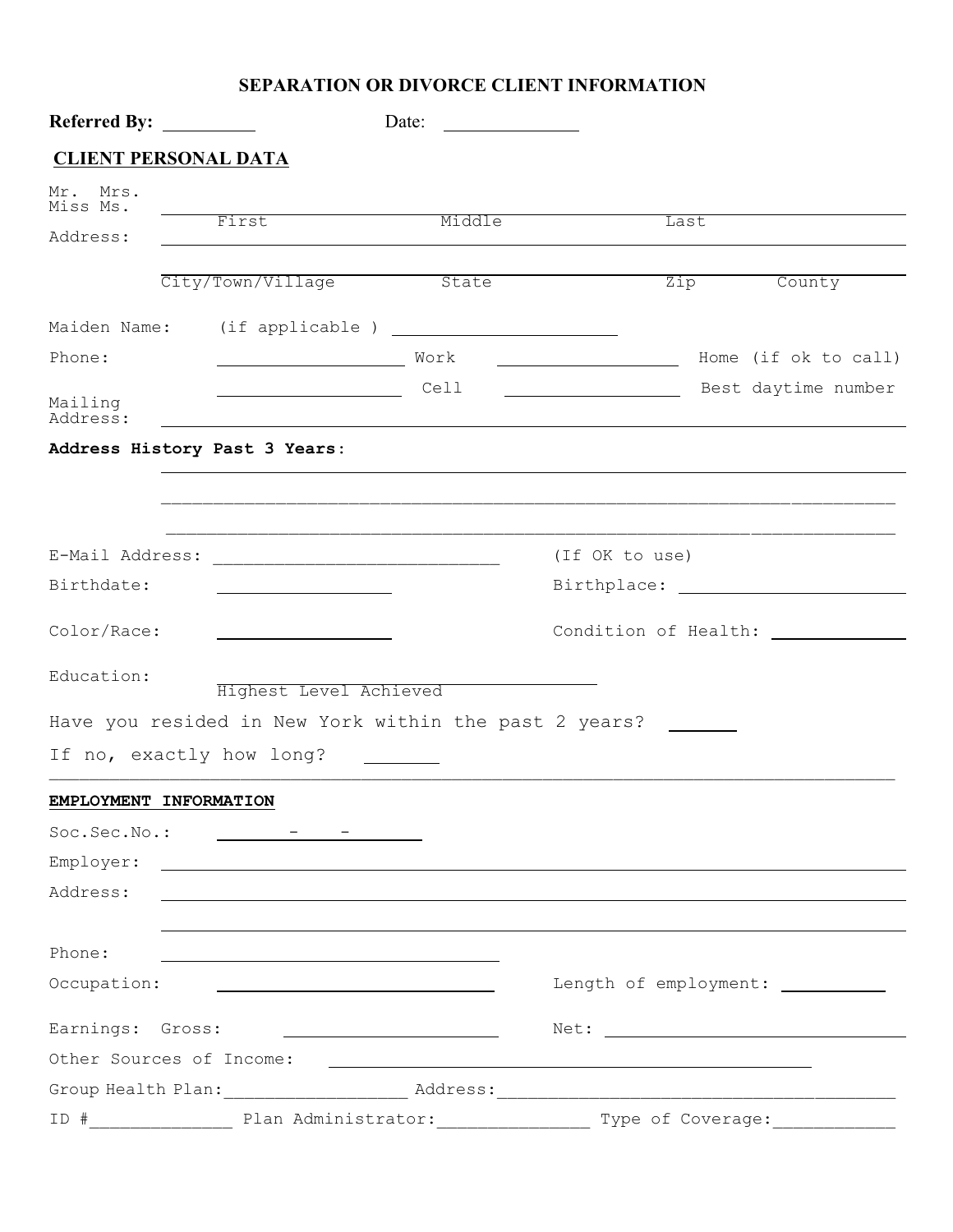## **SPOUSE PERSONAL DATA**

| Mr. Mrs.<br>Miss Ms.     |                                                                                                                                                                                                                                      |             |                |                                   |  |
|--------------------------|--------------------------------------------------------------------------------------------------------------------------------------------------------------------------------------------------------------------------------------|-------------|----------------|-----------------------------------|--|
|                          | First                                                                                                                                                                                                                                | Middle      | Last           |                                   |  |
| Address:                 | <u> 1989 - Johann Stoff, deutscher Stoff, der Stoff, der Stoff, der Stoff, der Stoff, der Stoff, der Stoff, der S</u>                                                                                                                |             |                |                                   |  |
|                          | City/Town/Village                                                                                                                                                                                                                    | State State | Zip            | County                            |  |
| Maiden Name:             | (if applicable ) $\frac{1}{2}$ (if applicable ) $\frac{1}{2}$                                                                                                                                                                        |             |                |                                   |  |
| Phone:                   |                                                                                                                                                                                                                                      |             |                | Home (if ok to call)              |  |
|                          | <u> 1980 - Johann Barn, mars an t-Amerikaansk ferhandsk ferhandsk ferhandsk ferhandsk ferhandsk ferhandsk ferhands</u>                                                                                                               | Cell        |                | Best daytime number               |  |
| Mailing<br>Address:      |                                                                                                                                                                                                                                      |             |                |                                   |  |
|                          | City/Town/Village                                                                                                                                                                                                                    |             | State          | Zip                               |  |
|                          | Address History Past 3 Years:                                                                                                                                                                                                        |             |                |                                   |  |
|                          |                                                                                                                                                                                                                                      |             |                |                                   |  |
|                          |                                                                                                                                                                                                                                      |             |                |                                   |  |
| E-Mail Address:          |                                                                                                                                                                                                                                      |             | (If OK to use) |                                   |  |
| Birthdate:               | <u> 1980 - Jan Barnett, fransk politik (d. 1980)</u>                                                                                                                                                                                 |             |                |                                   |  |
| Color/Race:              |                                                                                                                                                                                                                                      |             |                | Condition of Health:              |  |
| Education:               | Highest Level Achieved                                                                                                                                                                                                               |             |                |                                   |  |
| Attorney:                |                                                                                                                                                                                                                                      |             |                |                                   |  |
| EMPLOYMENT INFORMATION   |                                                                                                                                                                                                                                      |             |                |                                   |  |
|                          | $Soc.Sec.No.:$ - - -                                                                                                                                                                                                                 |             |                |                                   |  |
| Employer:                | <u> 1989 - Johann Stoff, deutscher Stoffen und der Stoffen und der Stoffen und der Stoffen und der Stoffen und der</u>                                                                                                               |             |                |                                   |  |
| Address:                 | <u>and the state of the state of the state of the state of the state of the state of the state of the state of the state of the state of the state of the state of the state of the state of the state of the state of the state</u> |             |                |                                   |  |
| Phone:                   |                                                                                                                                                                                                                                      |             |                |                                   |  |
| Occupation:              | <u> 1990 - Johann Barbara, martin amerikan basal da</u>                                                                                                                                                                              |             |                | Length of employment: ___________ |  |
| Earnings: Gross:         | the contract of the contract of the contract of the contract of the contract of                                                                                                                                                      |             |                |                                   |  |
| Other Sources of Income: |                                                                                                                                                                                                                                      |             |                |                                   |  |
|                          |                                                                                                                                                                                                                                      |             |                |                                   |  |
| $ID$ $#$                 | Plan Administrator:                                                                                                                                                                                                                  |             |                | Type of Coverage:                 |  |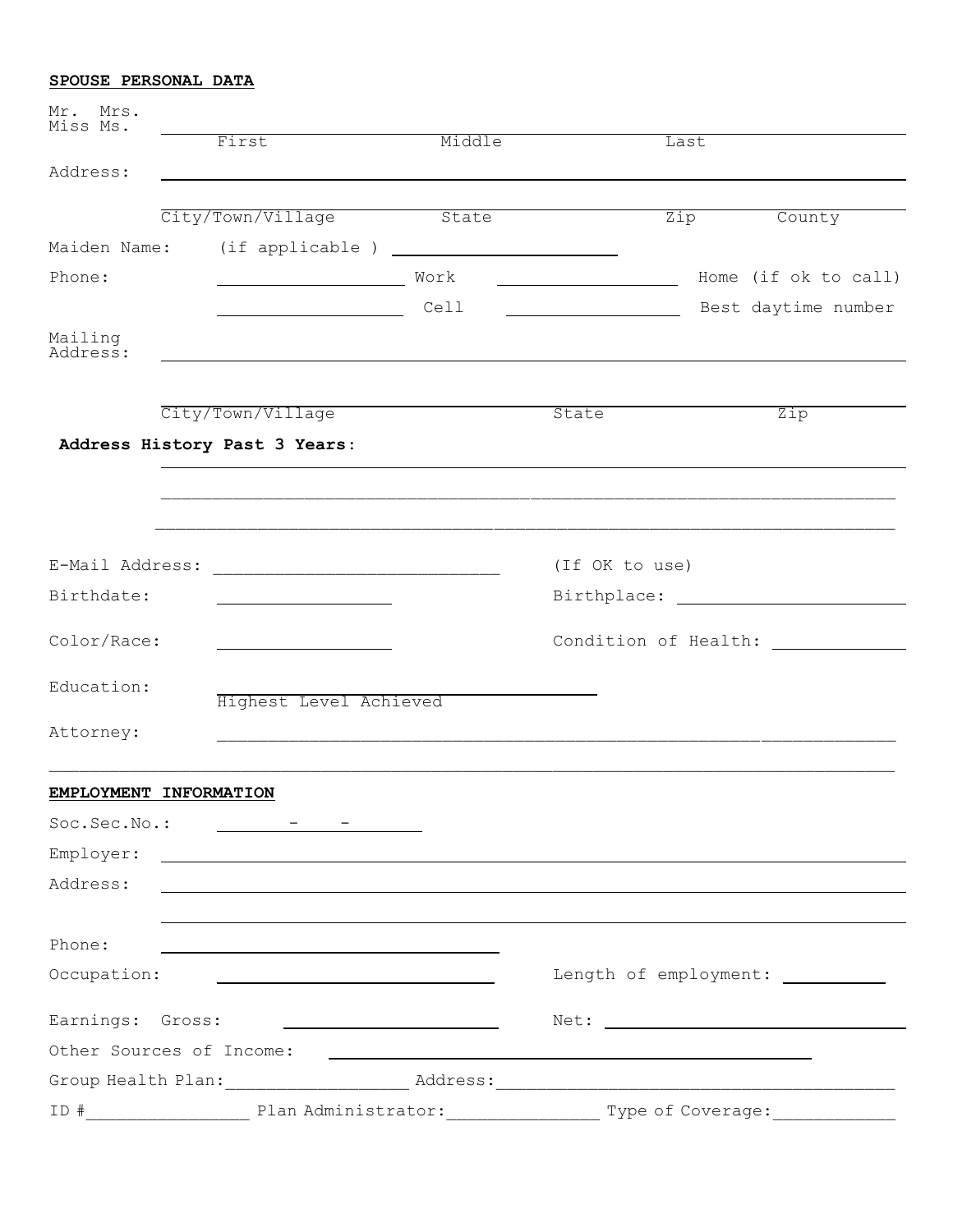| MARRIAGE INFORMATION                        |             |                  |                                       |                                         |
|---------------------------------------------|-------------|------------------|---------------------------------------|-----------------------------------------|
| Date of Marriage: _____________             |             |                  |                                       | Married in civil ceremony: __ Yes __ No |
| City<br>Are Parties Separated: __ Yes<br>No |             | State            | County                                |                                         |
|                                             |             |                  |                                       |                                         |
|                                             |             | Husband          | Wife                                  |                                         |
| Number of Times Married:                    |             |                  |                                       |                                         |
| Prior Marriage(s) Ended In:<br>Death        |             | Divorce/Annulled | Death                                 | Divorce/Annulled                        |
| CHILDREN                                    |             |                  |                                       |                                         |
| Number of Children of this Marriage:        |             |                  |                                       |                                         |
|                                             |             |                  |                                       |                                         |
| Date of Birth: ___________ Age: ______      |             |                  | Date of Birth: ___________ Age: _____ |                                         |
|                                             |             |                  |                                       |                                         |
| Resides With: Wife                          | Husband     |                  | Resides With: Wife<br>Husband         |                                         |
|                                             | $-$ Specify |                  | $-$ Specify                           |                                         |
|                                             |             |                  |                                       |                                         |
| Date of Birth: Age:                         |             |                  | Date of Birth: Age:                   |                                         |
| Soc. Sec. No.:                              |             | Soc. Sec. No.:   |                                       |                                         |
| Resides With: __ Wife                       | Husband     |                  | Resides With: __ Wife<br>Husband      |                                         |
|                                             | Spectify    |                  |                                       | Specify                                 |
| PRIOR MARRIAGE                              |             |                  |                                       |                                         |
| Children from Prior Marriage:               |             |                  |                                       |                                         |
|                                             |             |                  |                                       |                                         |
|                                             |             |                  | Date of Birth: ______________         | Age:                                    |
|                                             |             |                  | Date of Birth: __________             | Age:                                    |
|                                             |             |                  |                                       |                                         |